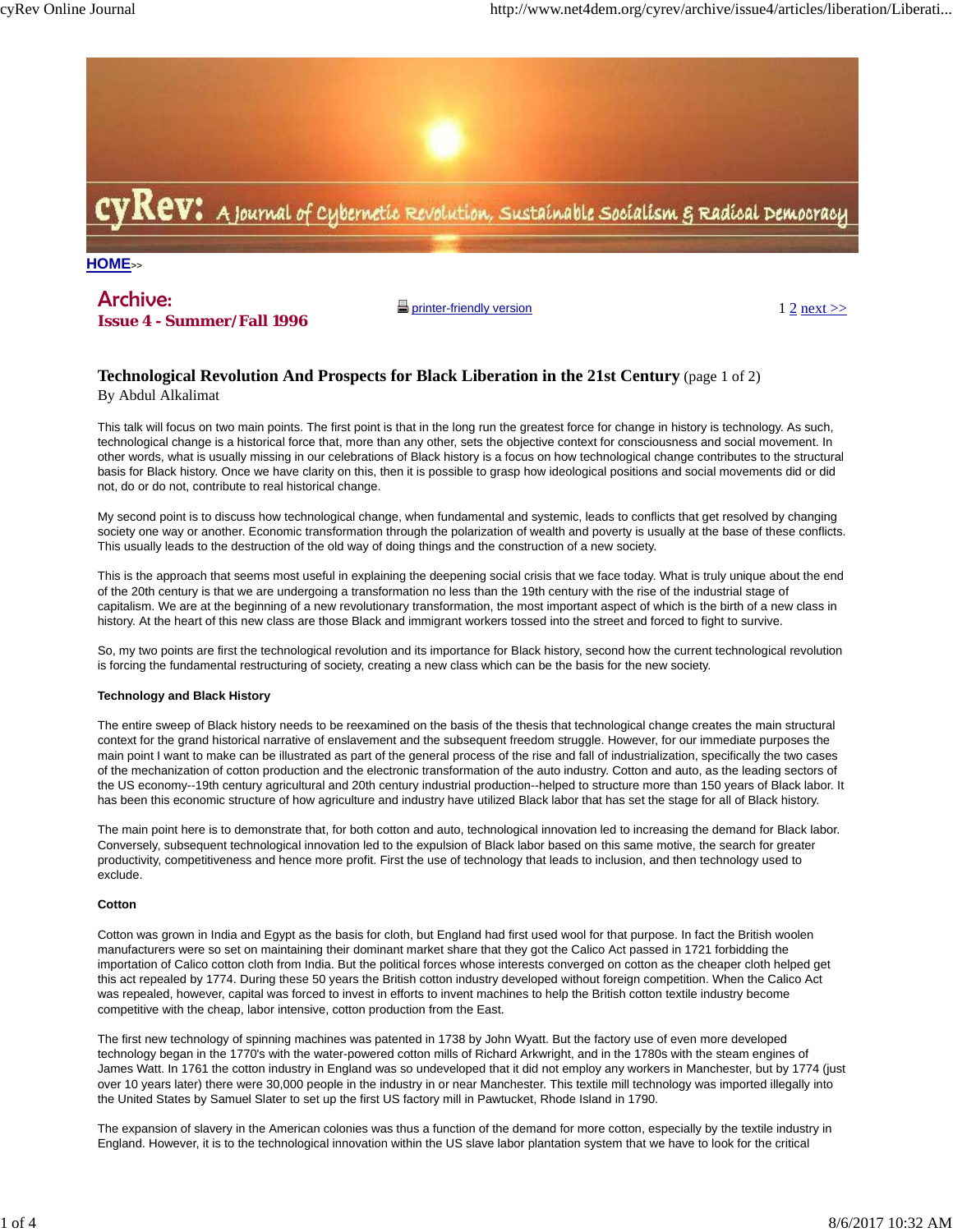turning point.

In 1792, Eli Whitney graduated from Yale University and went off to Georgia to teach school. In an environment of cotton plantations, he was quickly confronted with the major problem in cotton production: how to speed up the process of cleaning cotton in preparation for shipping cotton bales of 1,000 pounds each to the textile mills. There was a cotton gin in use that worked well with the long staple cotton of the sea islands, but that technology would not work with the short-fiber or green seed cotton that was suitable for most soil conditions of the South that had enabled cotton production to spread. It is generally believed that in less than two weeks, Whitney designed a cotton-gin for short-fiber cotton, although the historian Herbert Aptheker reports that this cotton gin developed from the drawing of a slave in Mississippi. (Workers have been ripped off at the suggestion box for a long time!)

The cotton gin increased productivity in a very dramatic way. When cleaning the cotton by hand, it took one slave a complete day to clean one pound of cotton. The hand-powered cotton gin increased this productivity to 150 pounds per day. With steam power driving the gin, one slave could produce one bale or 1000 pounds per day. So the statistics speak for themselves. Before the cotton gin, in 1790, the US produced 6,000 bales of cotton, by 1810 this was up to 178,000 bales of cotton, and by 1860 four million bales of cotton. By 1820 cotton was more than 50% of all US exports and after 1825, US-produced cotton was 80% of the commercial supply on the entire world market. Cotton had become King, meaning that from 1830 to 1860 more money was invested in land and slaves for cotton production than all the rest of the US economy put together! In 1790 there were 700,000 slaves and by 1860 there were 4 million, of whom more than 70% were in cotton production.

Black people were pulled west by the expansion of the cotton belt, so that after beginning with a concentration in South Carolina, the main concentration of Blacks had moved over to Mississippi, Louisiana and Alabama. Moreover, this cotton-based economy persisted even after the Civil War. The Civil War was a war over control of the federal government and the commanding heights of the national economy. But, it was not over a fundamental economic revolution in the South as the tools and techniques for cotton cultivation remained the same. What changed was the form of political power, but most of the basic economic processes remained the same.

In the sharecropping system adopted after the end of slavery, the main change was the social organization of production--from forced group labor to family labor--although the rest basically remained the same. In fact, it was the low cost of labor under both slavery and sharecropping that enabled the US to generate the wealth out of the cotton industry that it did.

But this system also had the effect of forcing the South into stagnation and backwardness. Little industrial investment was encouraged, and social relations were polarized to maintain the elite culture of the plantocracy. Black people lived under a form of virtual fascist rule under slavery and sharecropping, a barbaric politics that served economic interests in the South and the North.

The political change of the Civil War was not equaled by changes in the economic system until World War II. The critical event was again a technological innovation, the mechanical cotton picker. Two brothers named John and Mack Rust had begun testing a machine in 1931. They achieved some success, but their machine was not commercially viable, as it was not structured for mass production.

The breakthrough came with the work of International Harvester, working with a plantation in Clarksdale, Mississippi. Here is how one account sums up the introduction of the first commercially viable version of the mechanical cotton picker:

"An estimated 2,500 to 3,000 people swarmed over the plantation on that one day. 800 to 1,000 automobiles leaving their tracks and scars throughout the property."...The pickers, painted red, drove down the white rows of cotton. Each one had mounted in front a row of spindles, looking like a wide mouth, full of metal teeth, that had been turned vertically. The spindles, about the size of human fingers, rotated in a way that stripped the cotton from the plants; then a vacuum pulled it up into the big wire basket that was mounted on top of a picker. In an hour, a good field hand could pick twenty pounds of cotton; each mechanical picker, in an hour picked as much as a thousand pounds....picking a bale of cotton by machine cost....\$5.25, and picking it by hand cost...\$39.41. Each machine did the work of fifty people...What the mechanical cotton picker did was make obsolete the sharecropping system....

The result of this technological innovation was that the sharecroppers were literally driven off the land in the great migration of Black people out of the rural South into the urban industrial North. From 1910 to 1970, more than six and a half million Black people migrated from the South, but 5 million left after 1940, showing the impact of the mechanical cotton picker. Now only half of the Black community was in the South, and only 25% remained rural. Everything began to change. The historical mass Black experience of cotton, under slavery and sharecropping, was bracketed by two technological innovations: it began with the cotton gin and ended with the mechanical cotton picker.

The cotton gin had pulled Black people into the plantation system of the Deep South, and under the control of fascist terror. While Black people were slaves, the resistance they adopted included a multitude of private acts of protest, while the public forms of collective protest included the underground railroad and the slave revolt. While sharecroppers, they faced peonage and the lynch rope, but continued to fight back in the form of organizations, from the Southern-based tenants union to the NAACP based in New York. However, it was only after the need for Black labor in the rural South had been eliminated, and Black people had migrated to the urban industrial scene gaining more education and resources of all kinds, did the right mix exist for the powerful civil rights movement to emerge.

#### **The Auto Industry's Critical Role**

The driving engine of US capitalism has been its industrial development supported by its agricultural base. The automobile industry is critical as it represents the convergence of steel, glass, and rubber production with petroleum, highway construction, and massive repair and parts support along with a wide diversity of other economic linkages. At its height the auto industry was one of the greatest employers in the economy.

The first commercially viable automobiles date from the late 19th century, when they were produced with highly complex craft techniques. Automobiles used to be produced one at a time. In the 20th century Henry Ford led the revolution that transformed auto technology, from universal standards for exchangeable parts to the moving assembly line initiated in 1913. Because of Ford, General Motors and Chrysler auto companies, Detroit was to auto as the Mississippi delta was to cotton.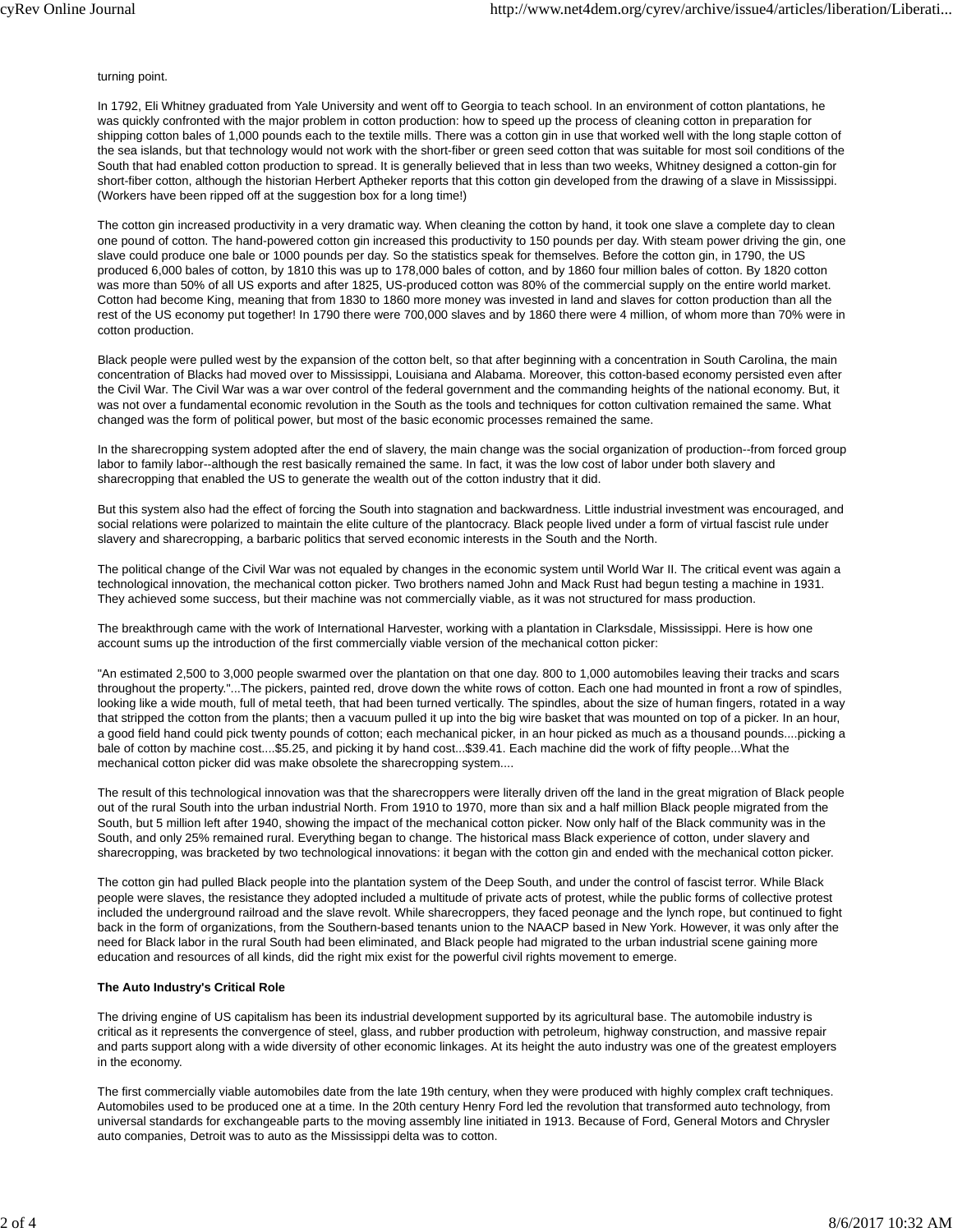The use of the term "technological innovation" should always be thought of as a diverse process of discovery through trial and error, a process of incremental gains that in the end, when successful, eventually produces a big impact. Auto is a good example. The moving assembly line was created in 1913, and it turns out to be the end of a long process of technological innovation. In 1908 auto's were put together by assemblers, people who performed a whole series of tasks, gathering up parts and then fitting them together. The average assembler worked nearly nine hours before they repeated one task a second time. The Ford company led in three kinds of innovations of auto parts and assembly: interchangeability, simplicity, and ease of attachment. Thus, by 1913 the task cycle was limited to one task and took only 2.3 minutes, with each assembler walking from spot to spot where each auto was being put together. The moving assembly line, however, meant that the worker would stand still would move. Each task cycle was thus reduced further to 1.2 minutes less than one year after the moving line was installed.

Ford was clear on what this could mean for his profits. Workers, especially Black workers, could see what it meant for them in wages. In 1917 when agricultural work meant less than one dollar per day in wages in Mississippi, Ford was paying five dollars a day. In 1910 there were 6,000 Black people in Detroit and by 1920 there were 41,000, making Detroit the fastest growing Black community of all major US cities. In 1916 there were 50 Black people working for Ford Motor Company in Detroit, and by 1920 there were 2,500. This means that if people were living in families of four each, then in 1910-16 about 3% of the Detroit Black community was connected to Ford, but by 1920 that was up to 25%.

In each instance advances were not automatic but were accomplished through struggles. Ford was faced with the militancy of a fighting workers' movement. Black people were convenient, so he used them. Ford gained an advantage, but other companies were forced to adopt similar polices in the end.

This auto-based economy continued to expand until the 1950's. By that time General Motors had grown so big that it was the nation's largest employer and by itself accounted for 3% of the entire US GNP. Detroit led the country in per capita home ownership, and gained worldwide recognition as a center of US corporate genius and secure blue collar communities. Black people, mainly those with their roots in rural Tennessee and Alabama, migrated to Detroit and created an urban culture best represented by Motown Records and its popular icons of Smokey Robinson and the Miracles, Marvin Gaye, Stevey Wonder, Martha and the Vandellahs, etc. Generally it was a town of trade unionists, especially UAW Local 600, which was the world's largest trade union local based at the Ford River Rouge Plant. Even as late as the 1960's militant Black workers used to say that it was so good in Detroit that if you got fired at one plant you could get hired at another plant in time for the second shift.

But good things don't always last. The mass production techniques of Ford were challenged and overcome by the lean production system of Toyota, the Japanese auto company. Ford had gotten the idea of the assembly line from the meat packing industry for his endless chain conveyor. Toyota got its idea of lean production from the US supermarket, especially how they handled inventory control and work assignments, and how the supermarket industry maximized economy of time and space. These new management techniques for the social organization of production were linked to the increased use of computers and robots to initiate a new revolutionary transformation of all manufacturing. Once again the auto industry was leading the way for all industrial activity.

#### **What is this "lean production?"**

Lean production...is 'lean' because it uses less of everything compared with mass production - half the human effort in the factory, half the manufacturing space, half the investment in tools, half the engineering hours to develop a new product in half the time. Also, it requires keeping far less than half the needed inventory on site, results in many fewer defects, and produces a greater and ever growing variety of products. (Machine that changed the world, p 13)

At a GM plant in the 1980's one car was build in 31 hours, in a little more than 8 square feet, with an average of 1.3 defects per car. At this same time Toyota built a car in 16 hours, in less than 5 square feet, with an average of 0.45 defects per car. Lean production began in the 1950's and by the 1970's and 80's has transformed standards for the auto industry on a global level. Here is one account of what happened to Ford during the 1980's:

Ford...carried out...investing \$28 billion to automate production and to eliminate excess capacity. The company's global work force was cut from 506,500 to 390,000. Most of the cuts were in the United States. Over a nine-year period, the number of robots in the North American plants rose from 236 to 1,300, and more than 80,000 hourly workers and 16,000 salaried whitecollar workers were discharged. The number of hourly workers fell by 47 percent and productivity increased by 57%....Computer driven machines to weld, stamp out parts, and schedule, control, and monitor production were introduced into Ford plants in Europe as well as in North America. Ford also adopted "just in time" production, enabling the company to reduce its inventories from three weeks to one week.... (Global Dreams, p. 268)

The overall picture is quite clear. Total US auto production in 1994 was 12.2 million cars, the highest since 1978 when 12.8 million cars were produced. The main point is that this was done in 1994 with 50% of the workforce they had in 1978. For Ford during this period, their US workforce was reduced from 200,000 to 101,000. The Ford Company has now abandoned all workers, including Black people, as a new plant announcement makes clear. The first new Ford plant since 1980 is being built in the US to forge steel crankshafts. In 1980 they would have hired 1500 workers. In this new plant on 103 acres at a cost of \$50 million they will employ 65 people in two shifts.

Detroit was yanked out of its economic security to become the nation's leading example of deindustrialization and urban decay. The entire period had not been without violent eruptions over the emergence of such a strong Black proletariat. There was a major rebellion in 1943 (4 days, 34 dead - 25 Black) and in 1967 (6 days, 43 dead - 34 Black). But the most profound destruction is the death dance of permanent unemployment that came so abruptly to all too many people. More >>